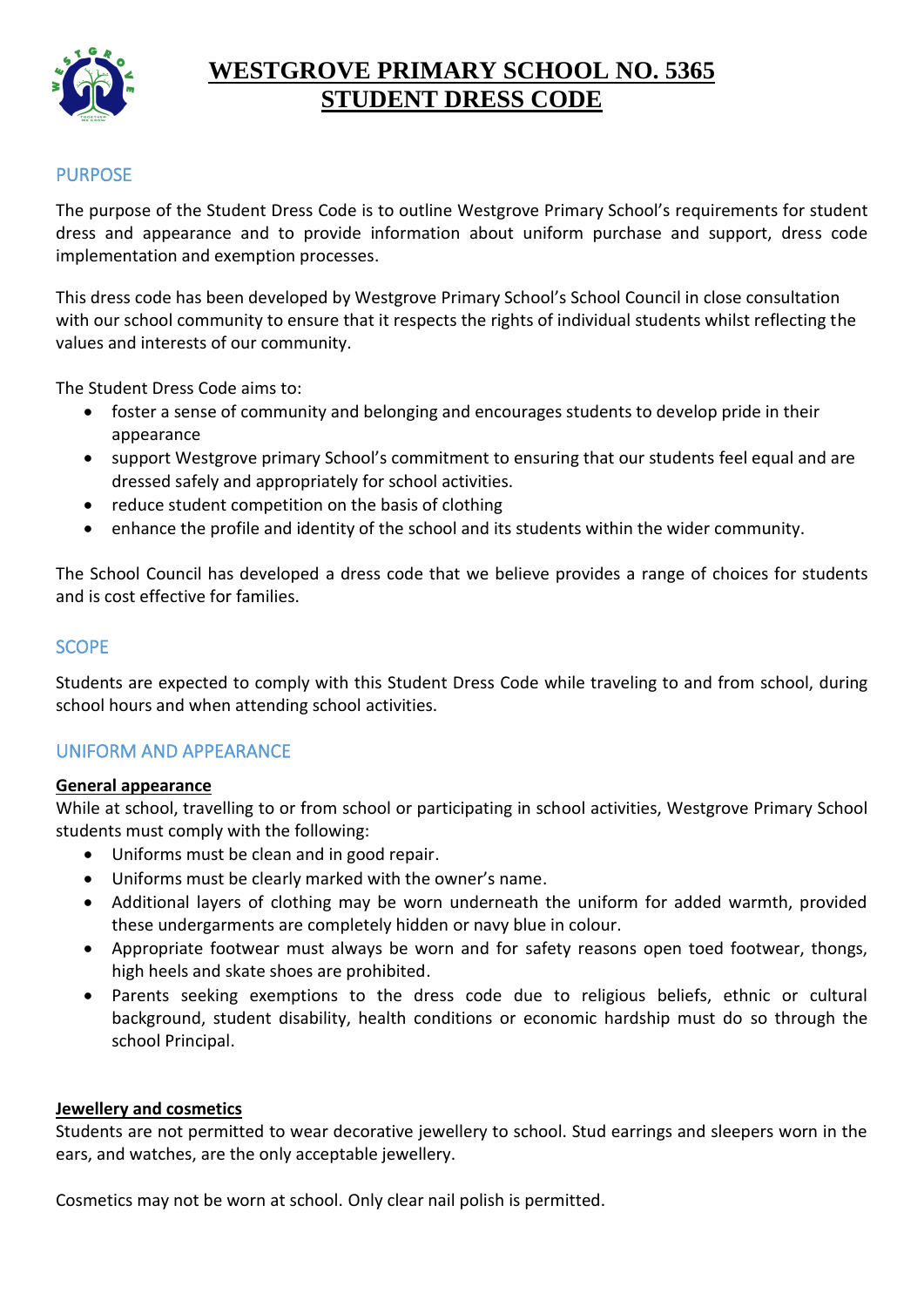#### **Hair and Sun safety**

Shoulder length or longer hair is to be tied back to help restrict the spread of nits and lice and for student safety.

Consistent with the School Sun-Smart Policy, Sun-Smart hats must be worn outside from the beginning of September to the end of April and on any other day prescribed by the school. School uniform hats may also be worn outside of this time period, by parent or student choice.

Students are permitted to wear sunglasses during outdoor activities. Sunglasses should be close-fitting, wrap-around that meet the Australian Standards 1067 and cover as much of the eye area as possible.

## PURCHASE OF UNIFORMS

Westgrove School Uniform is available for purchase at Rushford's School Wear in Werribee. Some secondhand uniforms are also available from school.

#### **Support for families experiencing difficulty**

Please contact the Principal or Assistant Principal to discuss support that we may be able to provide to families experiencing difficulty meeting uniform costs, including information about eligibility for uniform support through State Schools' Relief. Further information about State Schools' Relief is also available on their website: [htps://www.ssr.net.au/](https://www.ssr.net.au/)

#### IMPLEMENTATION

Westgrove Primary School will ensure that this Student Dress Code is communicated to all families and students through our website. We will assist students who may be experiencing difficulties complying with this policy where possible.

Students wearing non-compliant uniform items may be asked to change into a compliant item of clothing provided by the school.

## **CONCERNS ABOUT THIS STUDENT DRESS CODE**

Westgrove Primary School welcomes feedback from the school community in relation to this Student Dress Code. If you have a concern or complaint about the Student Dress Code, please contact the school.

## FURTHER INFORMATION AND RESOURCES

- Westgrove Primary School Sunsmart Policy
- Department of Education and Training [Student Dress Code](https://www.education.vic.gov.au/school/principals/spag/management/pages/dresscode.aspx)
- Department of Education and Training [Student Engagement policies and guidelines.](https://www.education.vic.gov.au/school/teachers/behaviour/engagement/Pages/default.aspx)

#### REVIEW CYCLE

This Student Dress Code was last approved by School Council on 10/03/2020 and is scheduled for review in March 2023.